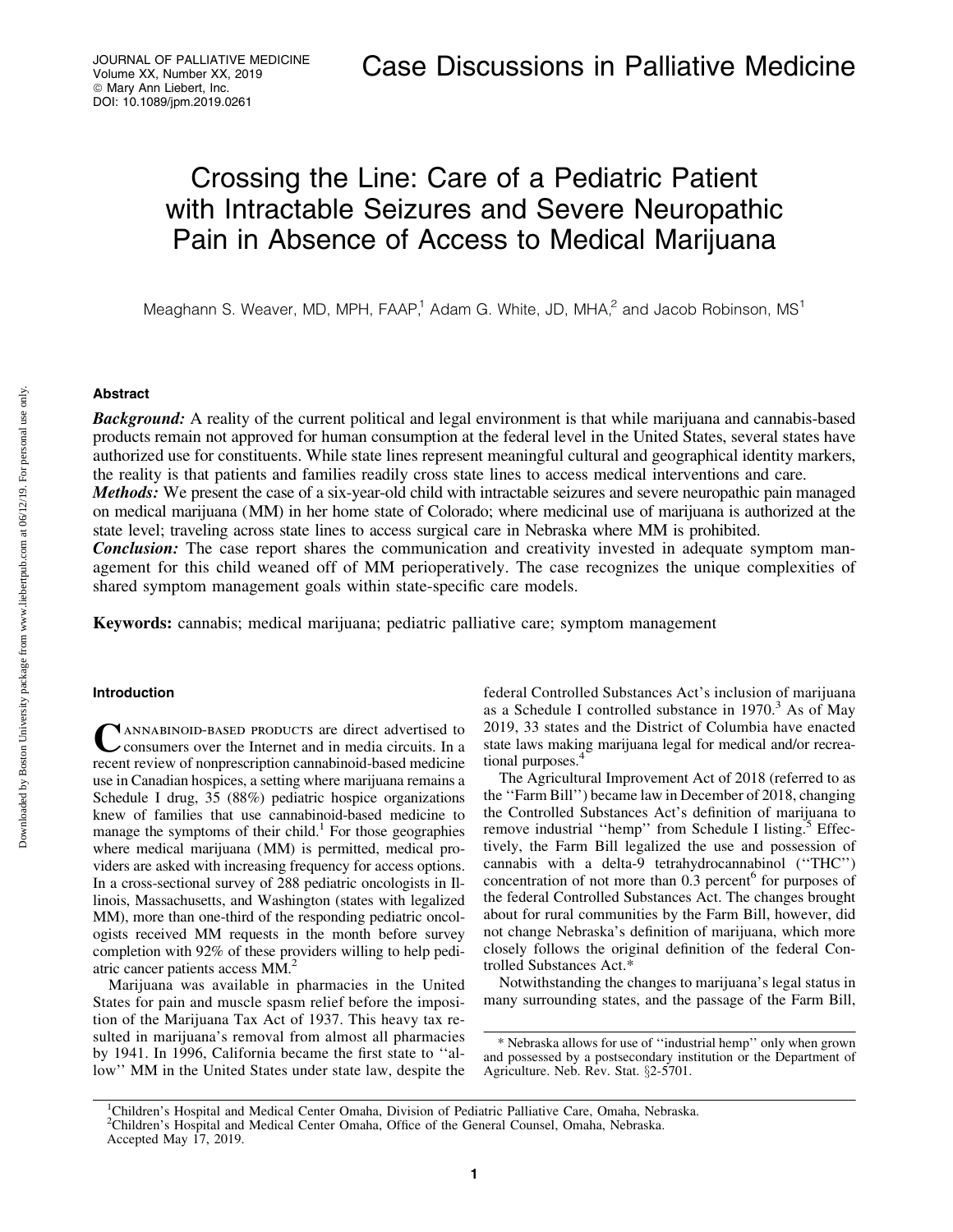the use of marijuana, and any other ''material, compound, mixture, or preparation'' containing marijuana or its isomers, is illegal in the State of Nebraska<sup>7</sup> with two very limited exceptions. With the recent FDA classification of Epidiolex, cannabidiol (''CBD'') manufactured by Greenwich Biosciences, Nebraska now has two limited circumstances in which a person may possess and use cannabinoids: Epidiolex may be used by prescription<sup>8</sup>; and, other CBD formulations may be used only if the patient is enrolled in the ''Medical Cannabidiol Pilot Study.''<sup>9</sup>

#### Case Description

A six-year-old female with severe hypoxemic brain injury experienced medically-refractory daily seizures since early infancy. The child resided in her family's home state of Colorado where medicinal use of marijuana is authorized at the state level but was traveling to Nebraska for a surgical procedure where MM is prohibited. The child received blended whole food feeds with tablespoons of grounded MM added through gastrostomy tube thrice per day. She was on room air other than sometimes given nasal cannula oxygen ''for comfort'' during extended seizures based on family preference rather than strict pulse oximetry reading.

In preparation for traveling for a surgical intervention for seizure management available in Nebraska, the family reached out to the pediatric palliative care team for additional support during their anticipated two-week stay in Omaha. The family sent medical records, which included verification of ''intractable seizures and neuropathic pain'' from the child's primary neurologist in Colorado. The medical records shared included correspondence from a marijuana dispensary in Colorado citing weekly allocation of MM by grams.

On further communication with the child's family, the family explained that she started MM eight months ago with noted decrease in her seizure frequency and duration. The child was not verbal, but the family shared that they perceived she had also experienced pain relief as her spasticity and seizure-tonicity were associated with nonverbal signs of discomfort. The family was surprised to hear that the receiving palliative care team was not able to administer MM in their neighboring state's pediatric hospital due to difference in state laws between Colorado and Nebraska.

#### **Discussion**

This case report shares the unique and challenging circumstance of complex symptom management for symptoms perceived to be improved by MM in a setting prohibitive of MM use. The receiving pediatric palliative care team was without clear knowledge of the child's consistent THC/CBD concentration or MM weaning protocols. The child's family gave consent for the receiving pediatric palliative care physician to contact the dispensary in her home state for clarity regarding THC/CBD concentration. The dispensary informed the physician that the dried cannabis product was from the *ruderalis* plant species but that the THC/CBD dosing was not consistently known per gram dispensed per week. In online CBD products with concentration markings, studies have shown that only onethird of products sold online are labeled accurately.<sup>10</sup> Interestingly, the MM was provided to the family in a zip-baggie despite other young children residing in the home, which raised our pediatric team's concern for lack of childproof packing.

In preparation for the child's travels into the study team's home state, an extensive search was completed for open CBD or THC clinical trials, but without yield. The team thus worked together with the family to strategize a slow-wean in her home MM in preparation for symptom management using authorized pharmaceuticals and integrative therapies in the receiving state.

#### Seizure Intervention

The patient was on valproic acid and clobazam scheduled for seizures with intranasal midazolam available for rescue medication. The family added MM with hope for increased seizure control based on Internet reading. CBD has reported success as a seizure-frequency reducer.<sup>11</sup> Many other offlabel investigations into medical effectiveness of CBD have demonstrated effectiveness.<sup>12-14</sup> CBD, unlike its common cannabis-based cousin THC, does not elicit adverse physiological effects in up to 50 times recommended daily doses<sup>15</sup> and has even been shown to counteract intoxicating effects of THC.<sup>16</sup> Despite physiological effects being demonstrated through CBD usage, molecular mechanisms and the pharmacokinetic profile of CBD are much less understood than THC.<sup>17</sup>

The first FDA approved Cannabis-based drug product was released in 2018. The drug, named Epidiolex, is a CBD oral medication approved for usage in Lennox-Gastaut and Dravet syndrome patients two years or older. Randomized, controlled investigations into Epidiolex effectiveness in children with Dravet syndrome and Lennox-Gastaut syndrome demonstrated the drug's effectiveness in significantly reducing seizure frequency and duration compared to placebo cohorts.<sup>18,19</sup>

After communication with the child's neurologist in Colorado, the pediatric palliative care team obtained insurance authorization and access to Epidiolex for the patient with notable seizure control during her hospitalization in Nebraska. The primary neurologist committed to continuation of Epidiolex and clinical monitoring upon discharge back home to Colorado. The palliative care team, the home neurologist, and the child's family agreed that holding the MM while starting Epidiolex would be a meaningful way to monitor for seizure impact and side effects. The child's neurologist expressed surprise when informed of the quantity of MM the child was receiving before transfer to Nebraska. The neurologist shared that his primary role had been to provide written verification of her diagnosis, which the family brought to the dispensary, but that the dosing and access trends were monitored by the dispensary rather than his care team. In most recent follow-up communication with the child's mother, the family had decided to resume MM five weeks after returning home to Colorado due to their perception of ''benefit in overall comfort on MM'' but at one-fifth the prior MM dose with ongoing seizure control on Epidiolex.

The patient in our case study had historically been on clobazam for intractable seizure control. CBD increases clobazam levels and side effects in children with epilepsy.<sup>20</sup> Sharing this information with the child's prescribing team and family was an important approach to transition to a safer antiepileptic in the setting of her concurrent MM use in her home setting.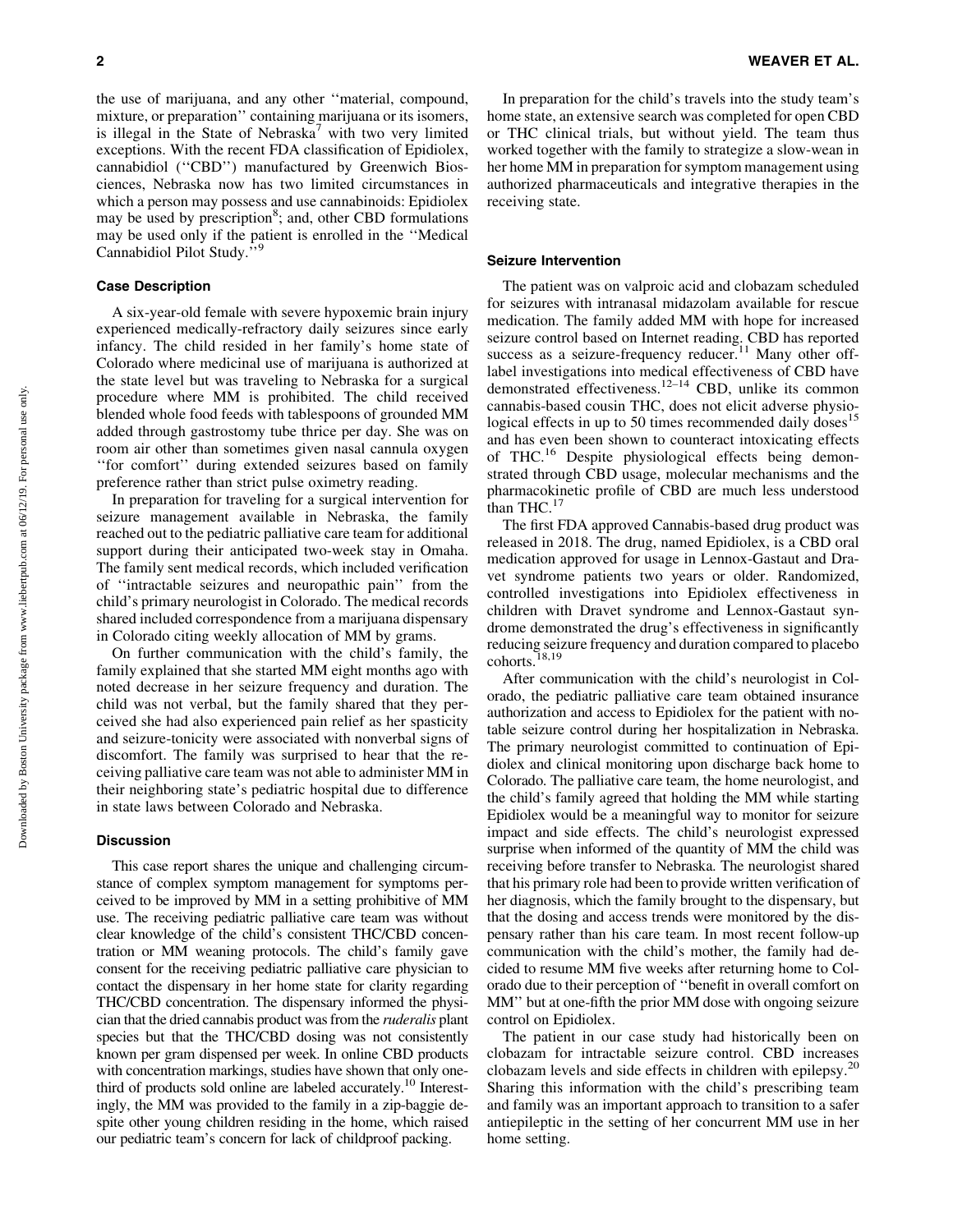#### Neuropathic Pain

The patient's family described starting MM for pain management secondary to her spasticity and contractures. Neuropathic pain investigations for pediatric populations have not yet been established for THC or CBD. Cannabinoid receptors are present in brain regions associated with analgesia and on afferent nerves that respond to painful stimuli.<sup>21</sup> Randomized controlled studies have demonstrated MM's effect in improved neuropathic pain patterns in adult populations with resultant improved quality of life.<sup>22,23</sup> However, improved pain management correlates to an increased dosage, which in turn elicits an increase in many of the associated untoward side effects.<sup>24</sup> The patient's family utilized MM as her first-line intervention for neuropathic pain. MM ideally is not considered first line for any pediatric condition. Our team worked with the family to add pharmaceuticals with less potential toxicity and better established pediatric evidence.

Due to history of spasticity/pain symptoms heightened in evening hours, the patient was started on gabapentin. A lowdose alpha-2-agonist (clonidine) was sequentially added to target the spasticity. The doses were weight based to avoid sedation/sleepiness as unwanted side effects. The family reported that their child appeared more comfortable with maintained sleep–wake cycles.

### Integrative Therapies

When asked about the aspects of MM use that made the intervention most appealing or meaningful for the family, the child's family cited a desire for ''what is natural.'' The receiving palliative care team thus worked together with the family to select essential oils and organic coconut oil carrier salve for foot reflexology and gentle pressure point application. The family benefited from selection of salt lamp lighting for the child's room and inclusion of Healing Touch, Massage Therapy, and passive Tai Chi movements in both the child and the parental caregivers' care. The family's desire to incorporate natural approach to care was honored in these safe ways during her hospitalization.

Of particular relevance for this child's family was the indication that MM can work independent of opioid treatments and may potentially serve as an alternative for pain management.<sup>25</sup> The child's family felt surprised to hear that they were not able to continue an intervention that they had started to try to avoid what they termed ''those other addicting medicines'' in the midst of an opiate public health crisis. The family revealed that with a remote family history of opiate substance abuse disorder, there had been a family desire to avoid ''addicting medications'' for the child. This trustful disclosure opened opportunity for deep listening about the family's experience of prescribed pharmaceuticals having been misused in a way damaging to extended family relationships.

Conversation with the family provided opportunity for collaborative education on safe dosing, diversion prevention, and attentiveness to prior family memories while also fostering caring management of a child's pain burden.

#### **Summary**

The current state-specific approach to MM notably burdens patients, families, and health care systems with a fragmented approach to symptom management based on local

Our pediatric palliative care team opted for honesty, transparency, and proactive preparation in supporting this child and family through a transition into our care setting where MM is not legally administered and yet where the shared goal was to ensure excellent symptom management. Our inquiring offered meaningful opportunity to partner with the family for safe symptom management.

The American Academy of Pediatrics policy statement specifically opposes marijuana use in pediatric populations but recognizes ''that marijuana may currently be an option for cannabinoid administration for children with life-limiting or severely debilitating conditions and for whom current therapies are inadequate." $27$  Future studies to explore the efficacy and role of MM in pediatric palliative care settings are warranted and yet not feasible with current Schedule I drug status. This patient had experienced perinatal brain injury as a multifactorial and yet contributory etiology of her intractable seizures. Results from both pig and murine models have demonstrated decreased density of necrotic neurons and modulated cytokine release in perinatal hypoxemic injury in these animal models.28,29 Further research on MM has potential to advance understanding not just in basic science but also clinical translation for competent and compassionate intervention.

#### Author Disclosure Statement

No competing financial interests exist.

#### **References**

- 1. Tatterton MJ, Walker C: The prevalence of nonprescription cannabinoid-based medicines in british children's hospices: Results of a national survey. J Palliat Med 2019 [Epub ahead of print]; DOI: 10.1089/jpm.2018.0522.
- 2. Ananth P, Ma C, Al-Sayegh H, et al.: Provider perspectives on use of medical marijuana in children with cancer. Pediatrics 2018;141:e20170559.
- 3. Mead A: The legal status of cannabis (marijuana) and cannabidiol (cbd) under U.S. Law. Epilepsy Behav 2017;70: 288–291.
- 4. Mauro PM, Santaella-Tenorio J, Perlmutter AS, et al.: Correct knowledge of medical cannabis legal status in one's own state: Differences between adolescents and adults in the United States, 2004–2013. Addict Behav 2019;88:23–28.
- 5. Agricultural Improvement Act of 2018,  $\S12619$ .
- 6. Agricultural Marketing Act of 1946,  $\S 297A(1)$ .
- 7. Neb. Rev. Stat. §28–405, Schedule I, (c)(7).
- 8. Neb. Rev. Stat. §28–405, Schedule V, (d).
- 9. Neb. Rev. Stat. §§28-463 to 28-469.
- 10. Bonn-Miller MO, Loflin MJE, Thomas BF, et al.: Labeling accuracy of cannabidiol extracts sold online. JAMA 2017; 318:1708–1709.
- 11. Porter BE, Jacobson C: Report of a parent survey of cannabidiol-enriched cannabis use in pediatric treatmentresistant epilepsy. Epilepsy Behav 2013;29:574–577.